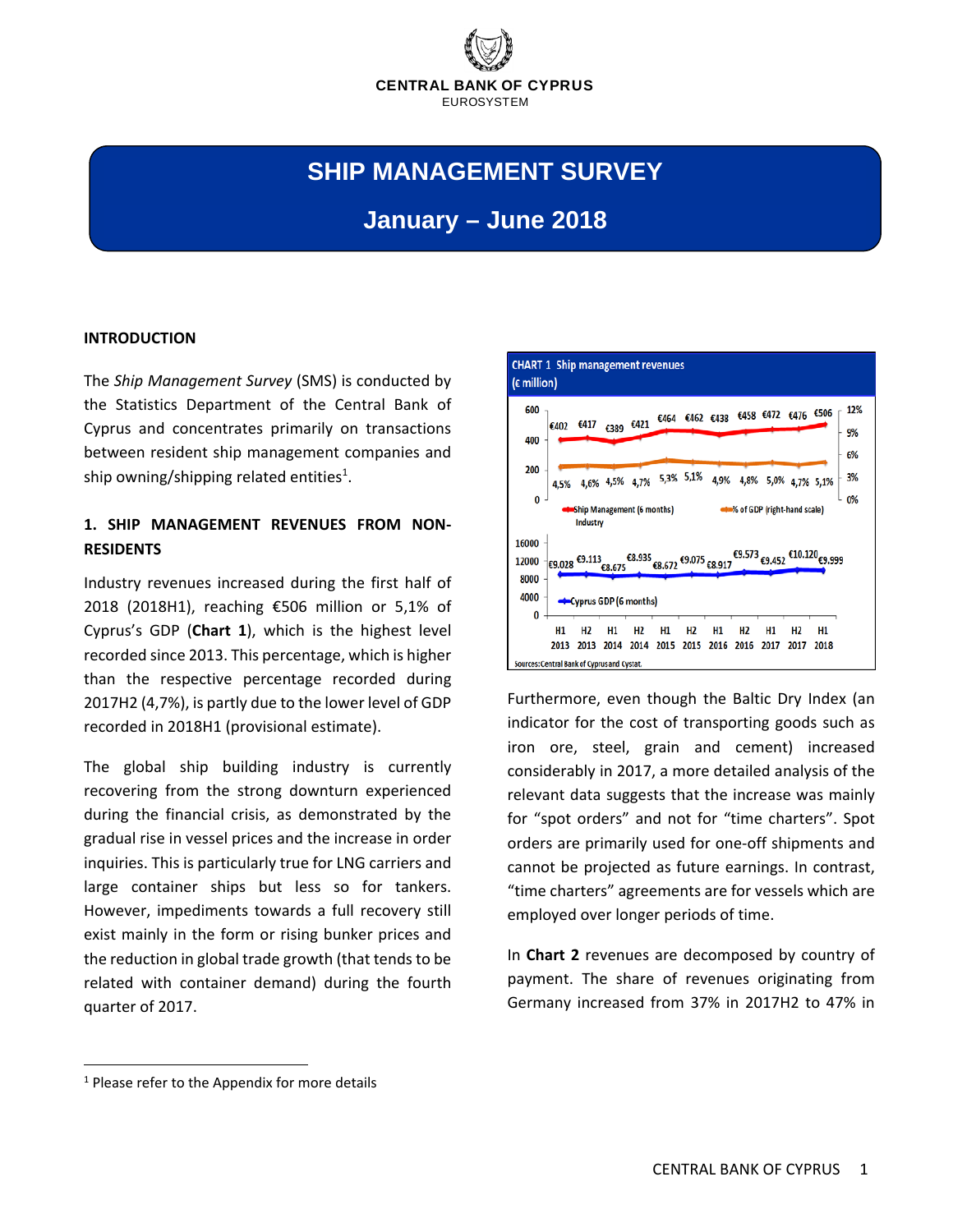2018H1. At the same time, there was a decline in the shares of Norway and Singapore.





In **Chart 3,** the ship management companies are classified into non‐overlapping revenue segments, as depicted on the horizontal axis. The vertical axis measures the percentage of companies belonging to each segment size. As can be observed, during the period under review, 32% of the companies managed to generate revenues in excess of €15 million each.

The level of concentration in the ship management industry is depicted in **Chart 4**, whereby the companies are ranked in terms of their revenue size. The horizontal axis depicts, in percentage terms, the largest companies while the vertical axis measures the respective (cumulative) percentage revenue contribution of the companies. The turning point<sup>2</sup> indicates the presence of a small number of large companies that dominate the industry. The results suggest that the top 28% of the companies accounted for 90% of the industry's revenues, which is six percentage points higher than the level recorded during 2017H2.



**Chart 5** depicts Cyprus's water transport turnover value index that is compiled based on the NACE Rev. 2 classification system. The index covers the period Jan 2015 – Jun 2018 and, among other activities (e.g. towing or pushing boats and cruises), it includes the transport of passengers or freight over water. The chart also includes a smoothing estimate (dashed line) generated using statistical methods that better

number of companies beyond the turning point provides less than a 1% increase in the cumulative revenues of the industry.

 $2$  The turning point indicates the level at which a decline in the marginal contribution of companies to the industry's revenues is observed. Specifically, a 1% increase in the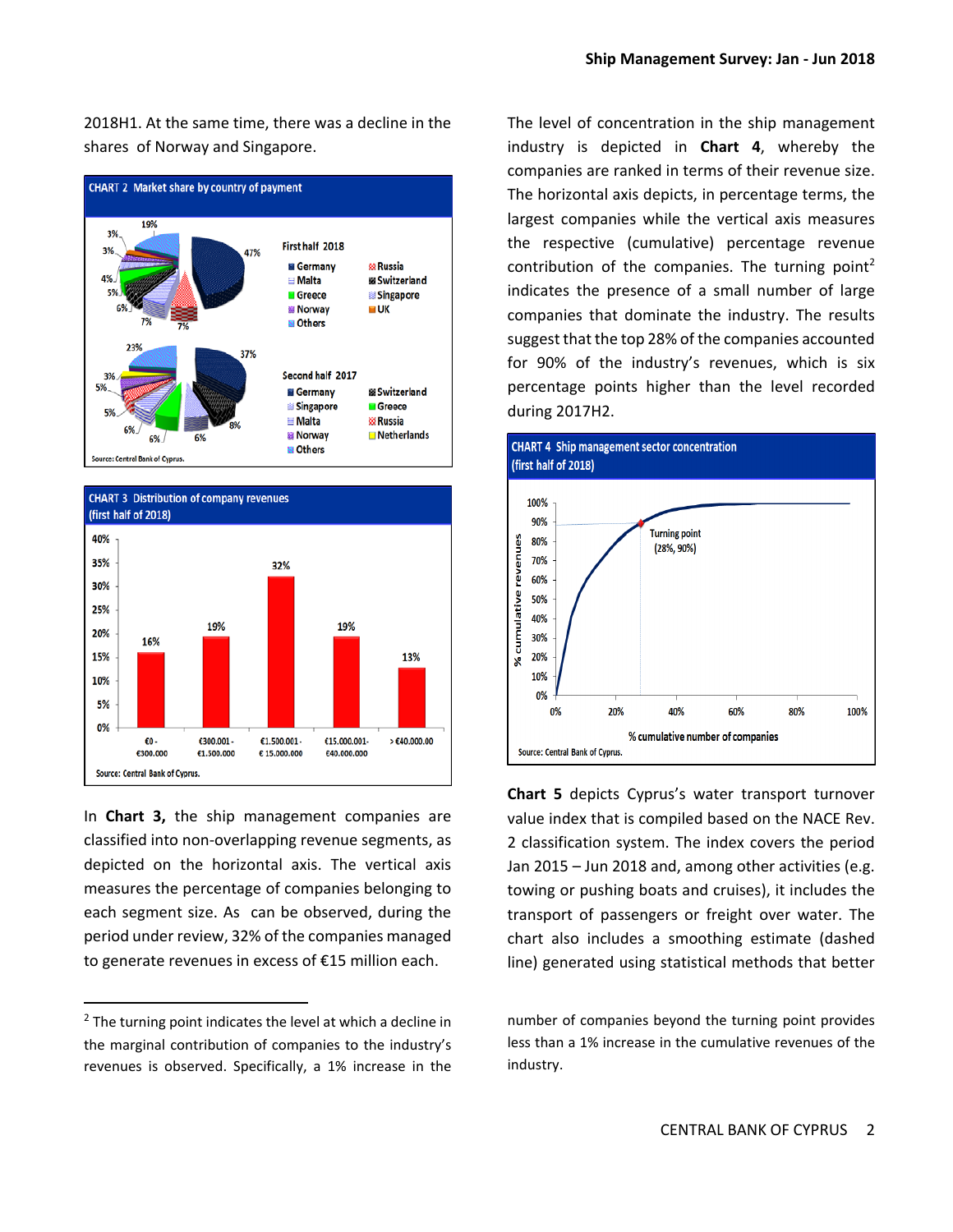reflect the underlying core trend in the series<sup>3</sup>. The index is characterised by strong seasonality and a stable trend, indicating that the industry needs new opportunities for expansion.



#### **2. SHIP MANAGEMENT SERVICES**

**Chart 6** provides a tree diagram of the industry's revenues, with analysis by type of ship management service and country of payment. Ship management services encompass crew, technical and full management operations and accounted for 75% of the industry's revenues during the period under review. The main source countries associated with these ship management revenues are provided in the second level of the tree diagram. Germany remains the most important source.

The allocation of revenues between the three main types of ship management operations is depicted in **Chart 7**. Crew management services increased in importance, from 37% of the total amount of ship management revenues in 2017H2 to 42% in 2018H1.

However, the majority of revenues are still associated with full management operations (52%).





A decomposition of the industry's revenues by flag registration is provided in **Chart 8**. The choice of flag is a strategic decision in ship owning operations, particularly in the case of open registries that provide ship owners with considerable advantages in terms of the legal and regulatory framework surrounding ship operations. The ship management industry in Cyprus

<sup>&</sup>lt;sup>3</sup>For a discussion of trend estimation methods in shipping, see Michis, A.A. and Nason, G.P. "Case study: shipping trend estimation and prediction via multiscale variance

stabilisation", *Journal of Applied Statistics* 44 (15): 2672‐ 2684,2017.http://www.tandfonline.com/doi/full/10.1080 /02664763.2016.1260096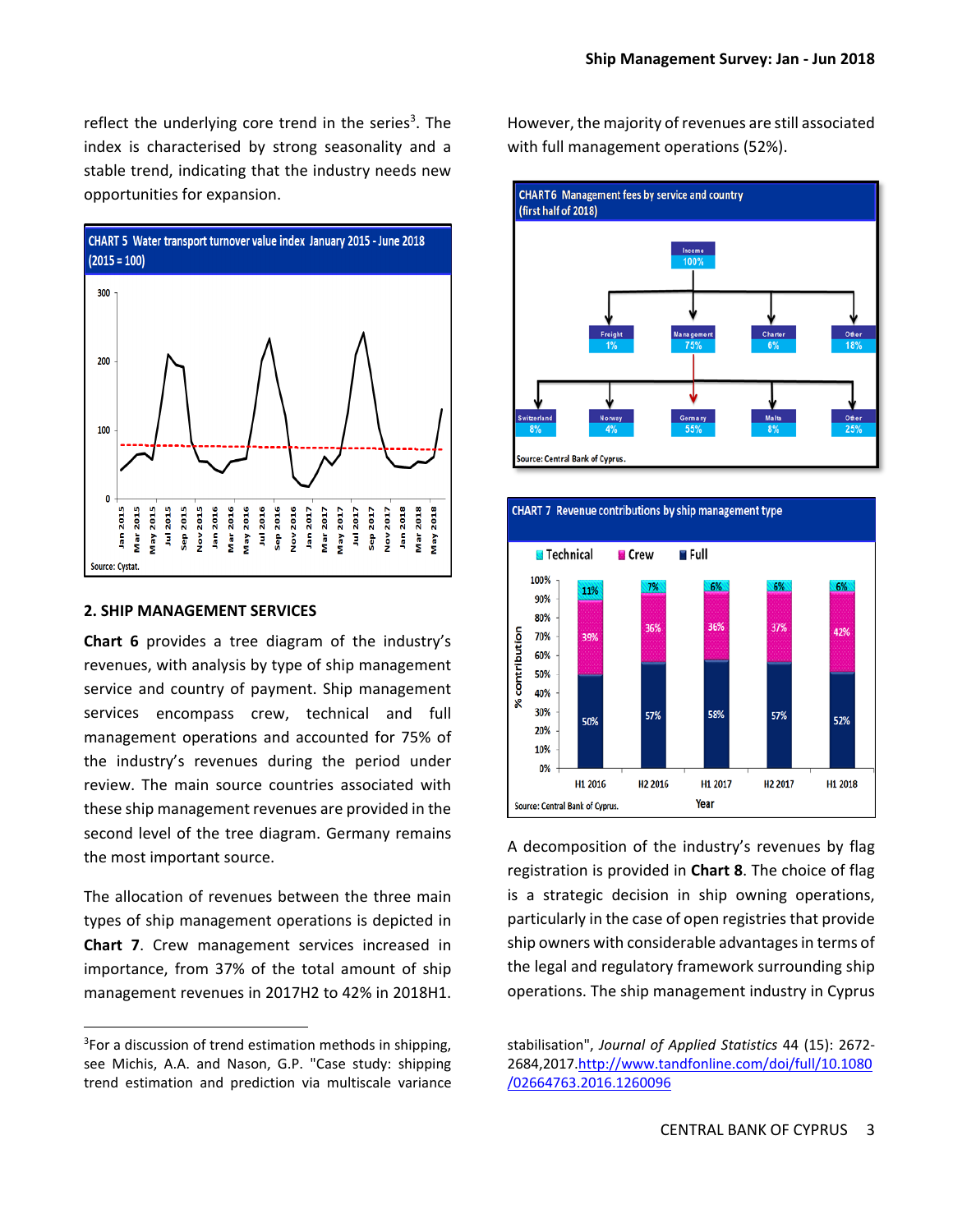is primarily focused on ships carrying foreign flags, which corresponded to 90% of the revenues during 2018H1.



#### **3. COUNTRY PORTFOLIOS**

**Chart 9** examines the relationship between the number of ships managed and the market share of ship management revenues during 2018H1. The horizontal axis is segmented into four different size ranges (groups) in ascending order. Specifically, ship management companies that manage:

- (i) between 1 and 5 ships
- (ii) between 6 and 20 ships
- (iii) between 21 and 40 ships
- (iv) more than 40 ships.

The vertical axis on the left-hand side of the chart, measures the numeric and weighted distribution of each group of companies. The right‐hand vertical axis measures the average market share in each group.

Companies managing between 1 and 5 ships accounted for 43% of ship management companies but generated only 10% of the industry's revenues. The average company market share in this group was 0,7%. Companies managing between 6 and 20 ships accounted for 23% of ship management companies, generated 8% of the industry's revenues and scored an average share of 1%.



The last two segments (21‐40 and >40) correspond to companies with a higher number of managed ships per period. Specifically, 5% of these companies managed between 21 and 40 ships during 2018H1 and claimed 30% of the industry's revenues. A large number of ships (in excess of 40) were managed by only 17% of the companies but accounted for 51% of the total revenues. The average market share in this group was 8,5%.

**Chart 10** illustrates the geographic coverage of the services provided by the local industry. It includes information concerning the number of ship management companies that provide services in countries with competitive shipping registries and a previous record of cooperation with the local ship management industry. Each country bar in the chart designates the percentage of Cyprus registered ship management companies providing services in that specific country.

A large number of companies maintains business links with ship owners in Germany (46%). With the exception of Singapore (26%) and Malta (20%), the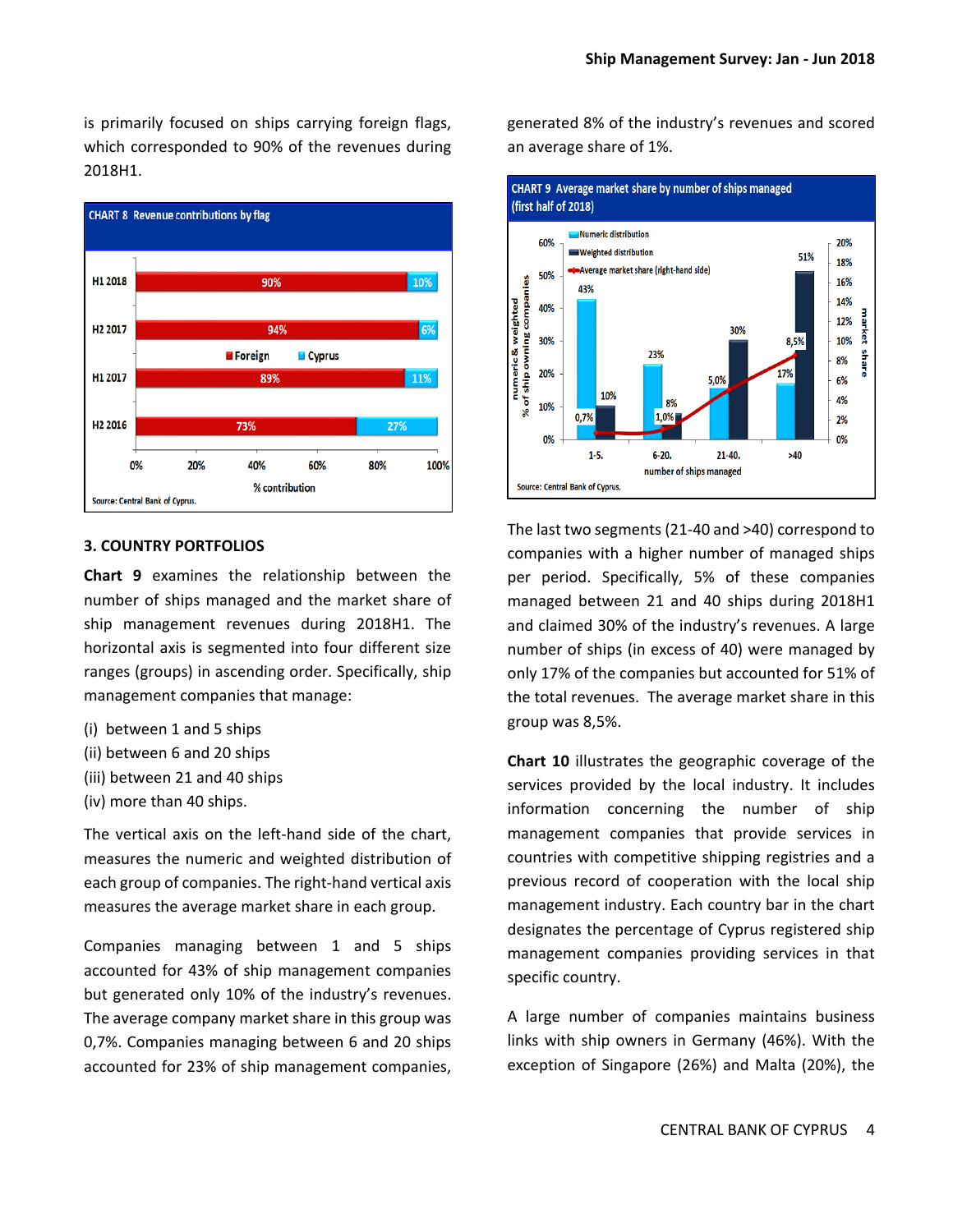level of participation in all other countries remains below the 20% threshold. Strategically, the industry may need to place additional emphasis on increasing the level of participation in more countries, particularly those associated with large fleets.



#### **4. SHIP MANAGEMENT EXPENSES**

**Chart 11** provides information regarding the level of cross‐border expenses associated with the operations of the ship management industry in Cyprus. Industry expenses remained relatively stable at €435 million in 2018H1 (compared with €436 million in 2017H2). Stabilization of expenses are expected to improve the financial health of the companies, in light of the uncertainty that is still surrounding the shipping sector globally. Recent sources of uncertainty include the rise of protectionism in global trade and the rising cost of oil.

The main categories of expenses incurred in the industry are depicted in **Chart 12**. The majority of these concern crew expenses, which accounted for 59% of the total amount in 2018H1. Most of these payments were directed to non‐EU seafarers (45%). Administration expenses accounted for 20% and ship management expenses (e.g. spare parts, lubricants, dry‐docking, etc.) for 21% of the total amount.

The cost and sources of fuels will be a major consideration for the shipping industry in the years to come. Following the adoption of new international regulations concerning sulphur emissions (as in the case of carbon intensive fuel oil), the maritime sector will need to seek alternative forms of fuels for use in vessels, like for e.g. liquefied natural gas. Furthermore, it will be necessary to invest in research associated with the development of new propulsion technologies and emission cleaning systems. However, both high quality marine fuels and investment in R&D will require the deployment of considerable financial resources in the future.